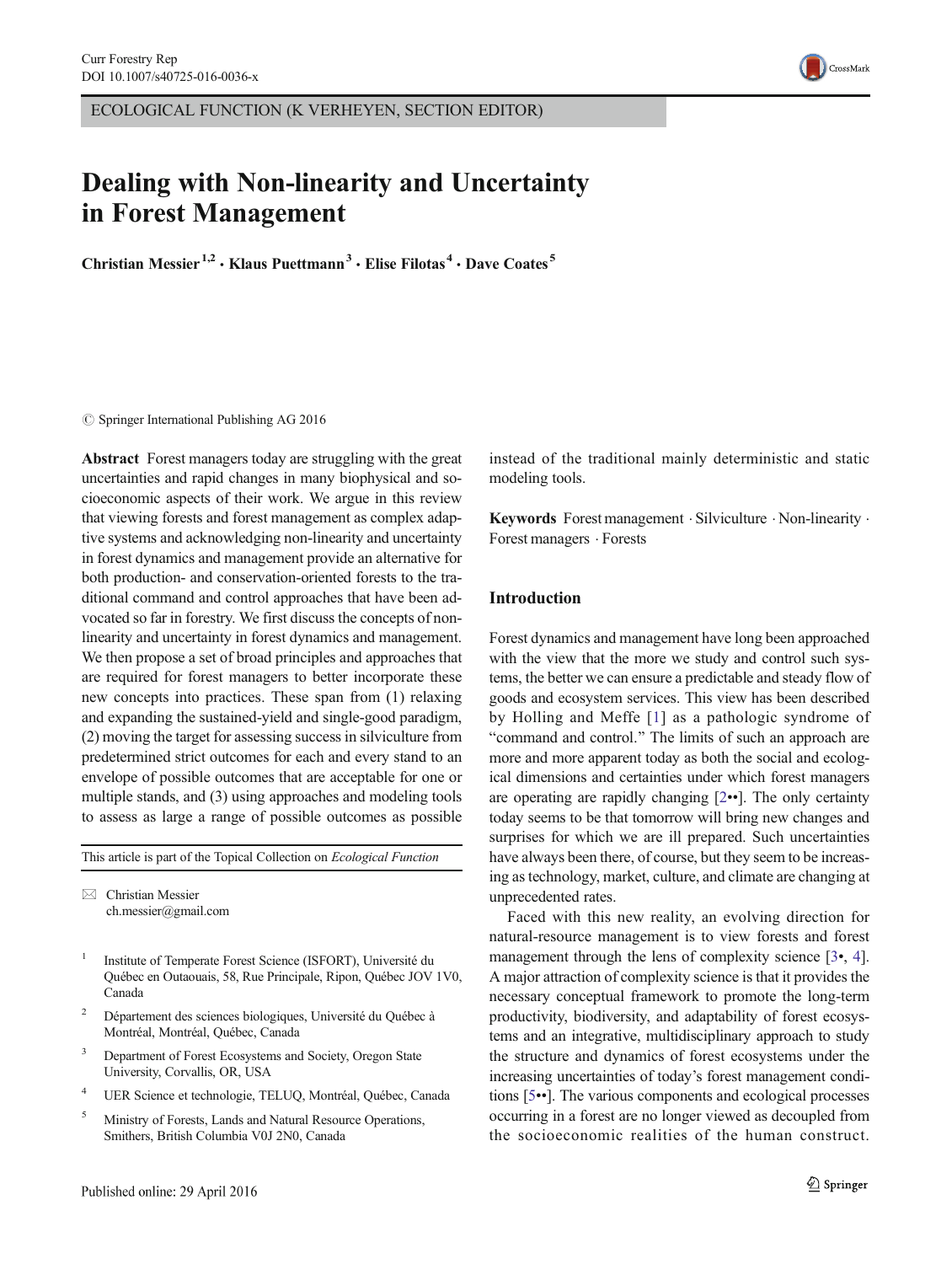Complexity science can then help view forest and human ecosystems as an integrated social-ecological system. It calls for a shift from the pursuit of specific tree- and stand-scale objectives toward a more flexible multi-scale perspective that also considers landscape-scale processes and their interactions in relation to the globally changing social-ecological conditions. But more importantly, it acknowledges that due to the inherent non-linearity of many of the social-ecological elements and relationships of forest systems and the rapidly changing environmental, biological, economic, and social conditions of today's world, predictability is getting more and more difficult to achieve and could even be counterproductive in terms of achieving our management objectives.

Complex systems are not well understood using the classical or Cartesian modes of thinking used in reductionist or determinist science. Reductionist science studies a system by investigating its individual components in isolation or at a single scale of resolution. In contrast, complexity science proposes a holistic perspective to the study of systems. It suggests that a system can be better understood or managed by focusing on the interactions among the various components of the system at multiple scales. Moreover, contrary to the basic tenants of determinism, complexity science suggests that the dynamics of a system may be highly unpredictable because they rely on nonlinear processes and interactions [\[6,](#page-9-0) [7\]](#page-9-0). Viewing forests as complex systems implies that all aspects of their states and dynamics may never be precisely known. While qualitative forecasts may be possible, the precise quantitative prediction of attributes such as total biomass, composition, or structure may pose insurmountable challenges. Even the most homogenous, intensively managed monospecific tree plantations or intensively managed uneven-aged forests possess many attributes of complex systems [\[8\]](#page-9-0). They all have a natural tendency to adapt and without continued top-down management control, they will likely change and deviate substantially from the originally intended condition, especially after unexpected disturbance events (e.g., [\[9](#page-9-0)]).

Through the lens of complex system science, forests can be viewed as integrated social-ecological systems with immense benefits for their management [\[2](#page-9-0)••, [3](#page-9-0)•, [10](#page-9-0)]. Such a paradigm shift in the study of forest dynamics and their management could be one of the greatest since the introduction of early forest management theories in the 1800s by German foresters [[10](#page-9-0)]. Complexity science has a strong conceptual foundation that is based on work in non-linear physics and information theory [[6\]](#page-9-0). It is not a discipline per se, but a unified theoretical framework that can be applied to biological, economic, social, and political problems and challenges. Forests, as with all ecological systems, are different from strictly physical and chemical complex systems because of their ability to adapt to changes over time [[11](#page-9-0)]. A complex system is adaptive when heterogeneous components react differently to outside influences, thus continually modifying the system and allowing it to adapt to altered conditions. Forests have ecological attributes—such as diversity, cross-scale interactions, memory, and environmental variability—essential for their capacity to adapt. Although there is no universally accepted definition of a complex system, most researchers in complexity science would agree that a complex system has an emergent structure and dynamics that are the collective result of many components interacting at a lower hierarchical scale. Consequently, complex systems are difficult to analyze or describe using only one scale or resolution. Complexity science provides a transdisciplinary framework to study complex adaptive systems that are often described as having the following properties or characteristics: (1) heterogeneity, (2) hierarchy, (3) self-organization, (4) openness, (5) adaptation, (6) memory, (7) non-linearity, and (8) uncertainty.

Messier et al. [[5](#page-9-0)••] contrasted ten recent and novel forest management approaches being advocated in different forest biomes as an improvement over traditional forest management approaches (Fig. [1](#page-2-0)). They then evaluated each practice in relation to how much it considered each of the eight properties of complex adaptive systems. Some practices like the Italian's systemic silviculture [[12](#page-9-0)] fared pretty well, but most completely or partially failed to acknowledge non-linearity and uncertainty characteristics inherent to any complex adaptive system. This paper aims to review these two important characteristics of complex adaptive systems (nonlinearity and uncertainty) and then present some ideas on how forest managers can modify their practices to better incorporate these properties to improve forest management in response to the unprecedented biophysical and social uncertainties and changes occurring today.

### Non-linearity in Forest Dynamics: When  $2+2$  Does Not Equate 4

Non-linearity characterizes the dynamics of systems with disproportionate responses to associated inputs [[13,](#page-9-0) [14](#page-9-0)]. Many non-linear relationships exist in forest ecosystems. Prominent examples are the Michaelis–Menten (i.e., saturation) equation for enzyme kinetics that is often used to describe resource use of plant resource uptake [\[15](#page-9-0)], exponential or logistic population growth, and the normal, skewed, or bimodal distributions of species along environmental gradients. Non-linear feedbacks play a key role in the regulation of plant and animal populations in all ecosystems [[16](#page-9-0), [17\]](#page-9-0). Examples from forest systems include density-dependence in mammalian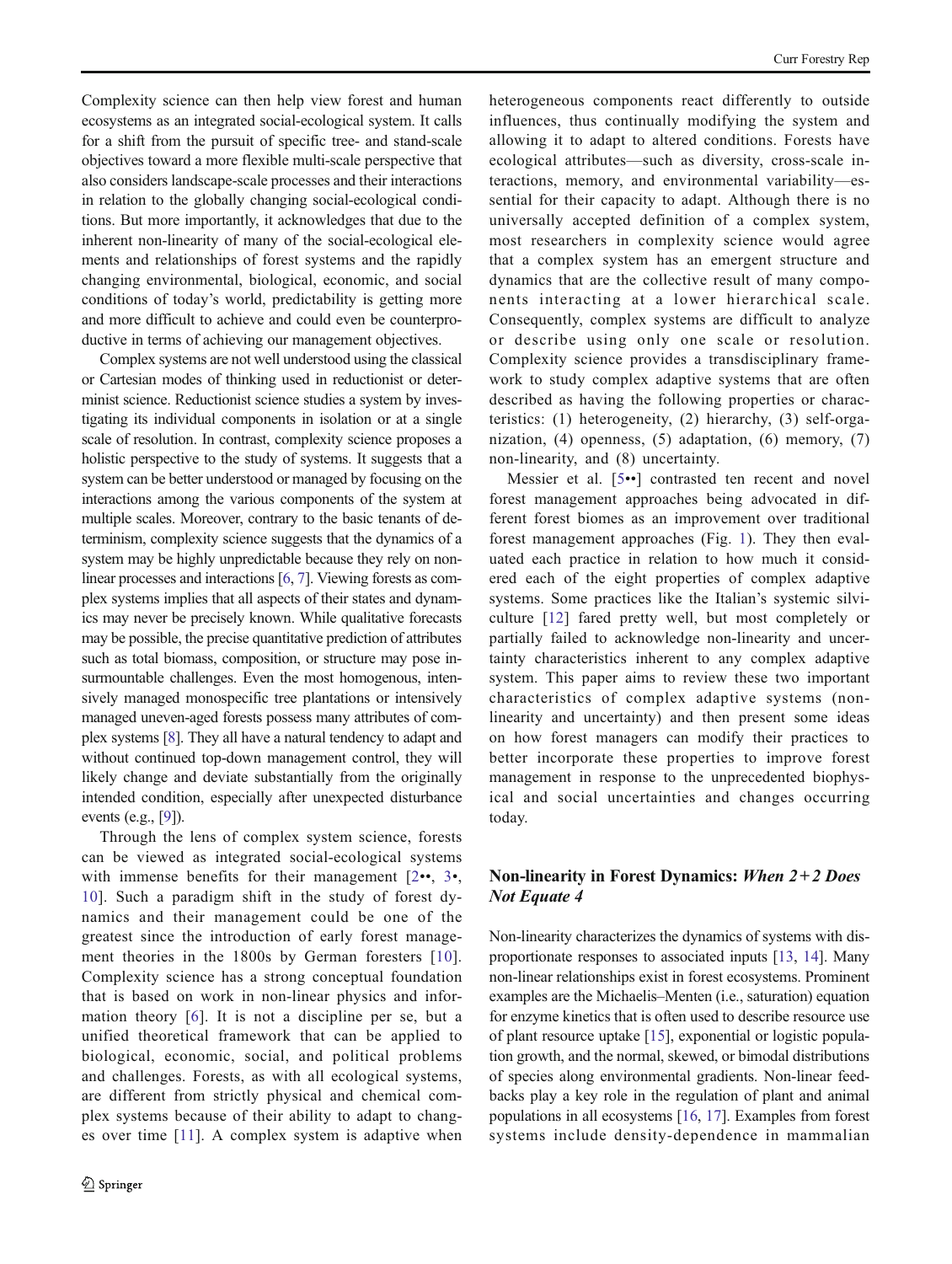<span id="page-2-0"></span>

|                                                                                                                                                                                                                                        | <b>Openness</b><br>(1) | Heterogeneity/<br>Diversity<br>(2) | Hierarchy/<br>Cross-scale/<br>Interaction<br>(3) | Memory/<br>Biological<br>legacies (4) | Self-<br>organisation/<br>Emergence (5) | Non-<br>linearity (6) | Uncertainty<br>(7) | Adaptation<br>(8) |
|----------------------------------------------------------------------------------------------------------------------------------------------------------------------------------------------------------------------------------------|------------------------|------------------------------------|--------------------------------------------------|---------------------------------------|-----------------------------------------|-----------------------|--------------------|-------------------|
| Close to nature <sup>1</sup>                                                                                                                                                                                                           |                        |                                    |                                                  |                                       |                                         |                       |                    |                   |
| Systemic silviculture <sup>2</sup>                                                                                                                                                                                                     |                        |                                    |                                                  |                                       |                                         |                       |                    |                   |
| Ecosystem management <sup>3</sup>                                                                                                                                                                                                      |                        |                                    |                                                  |                                       |                                         |                       |                    |                   |
| Mixed plantation <sup>4</sup>                                                                                                                                                                                                          |                        |                                    |                                                  |                                       |                                         |                       |                    |                   |
| Variable retention <sup>5</sup>                                                                                                                                                                                                        |                        |                                    |                                                  |                                       |                                         |                       |                    |                   |
| Reduced-impact logging <sup>6</sup>                                                                                                                                                                                                    |                        |                                    |                                                  |                                       |                                         |                       |                    |                   |
| Continuous cover <sup>7</sup>                                                                                                                                                                                                          |                        |                                    |                                                  |                                       |                                         |                       |                    |                   |
| New forestry <sup>8</sup>                                                                                                                                                                                                              |                        |                                    |                                                  |                                       |                                         |                       |                    |                   |
| Integrated forest management <sup>9</sup>                                                                                                                                                                                              |                        |                                    |                                                  |                                       |                                         |                       |                    |                   |
| Uneven-aged $10$                                                                                                                                                                                                                       |                        |                                    |                                                  |                                       |                                         |                       |                    |                   |
| <sup>1</sup> Jacobson (2001) [88]; <sup>2</sup> Cianco and Nocentini (2011) [12]; <sup>3</sup> Grumbine (1994) [89]; <sup>4</sup> Paquette and Messier (2013) [8]; <sup>5</sup> Lindenmayer et al (2012) [90]; <sup>6</sup> Putz et al |                        |                                    |                                                  |                                       |                                         |                       |                    |                   |

Putz et al (2008) [91]; <sup>7</sup>Pommerening and Murphy (2004) [92]; <sup>8</sup>Swanson and Franklin (1992) [93]; <sup>9</sup>Lindenmayer and Franklin (2002) [94]; <sup>10</sup>Matthews (1989) [95]

Fig. 1 Evaluation of ten forest management approaches in terms of how they address the eight characteristics of complex adaptive system. Black boxes indicate that the characteristics are emphasized, and white boxes indicate that they are not emphasized. Grey boxes indicate intermediate emphasis

reproductive and mortality rates [\[18\]](#page-9-0) and density-dependence in plant fecundity and seedling survival [\[19\]](#page-9-0). Many non-linear relationships are monotonic, i.e., they only increase or decrease over the range of response of a given variable, albeit at differing rates. Alternatively, non-linear relationships may be non-monotonic, i.e., increasing over parts of the range and decreasing over other parts (Fig. 2). Non-linearity implies that the dynamics of forest systems may show unexpectedly large or small responses to gradually changing conditions. Many ecosystems display threshold dynamics under slow variations in temperature [[20](#page-9-0)], rainfall [\[21\]](#page-9-0), grazing pressure [[22](#page-9-0)], landscape fragmentation, or connectivity [\[23\]](#page-9-0). Examples of such behavior in the ecological literatures include studies that show a hysteresis effect (Fig. [3\)](#page-3-0). For example, the impact of increased herbivory on a forest or grassland system may lead to a slight, maybe even linear decrease over a wide range of grazing intensities, under conditions of sufficient rainfall. In drought years, however, the same levels of herbivory may lead to a major shift in biomass or even vegetation composition (shifting from grassland to open steppe) [\[22](#page-9-0), [24\]](#page-9-0).

Non-linear or threshold patterns are especially hard to predict, when they are driven by cross-scale interactions of



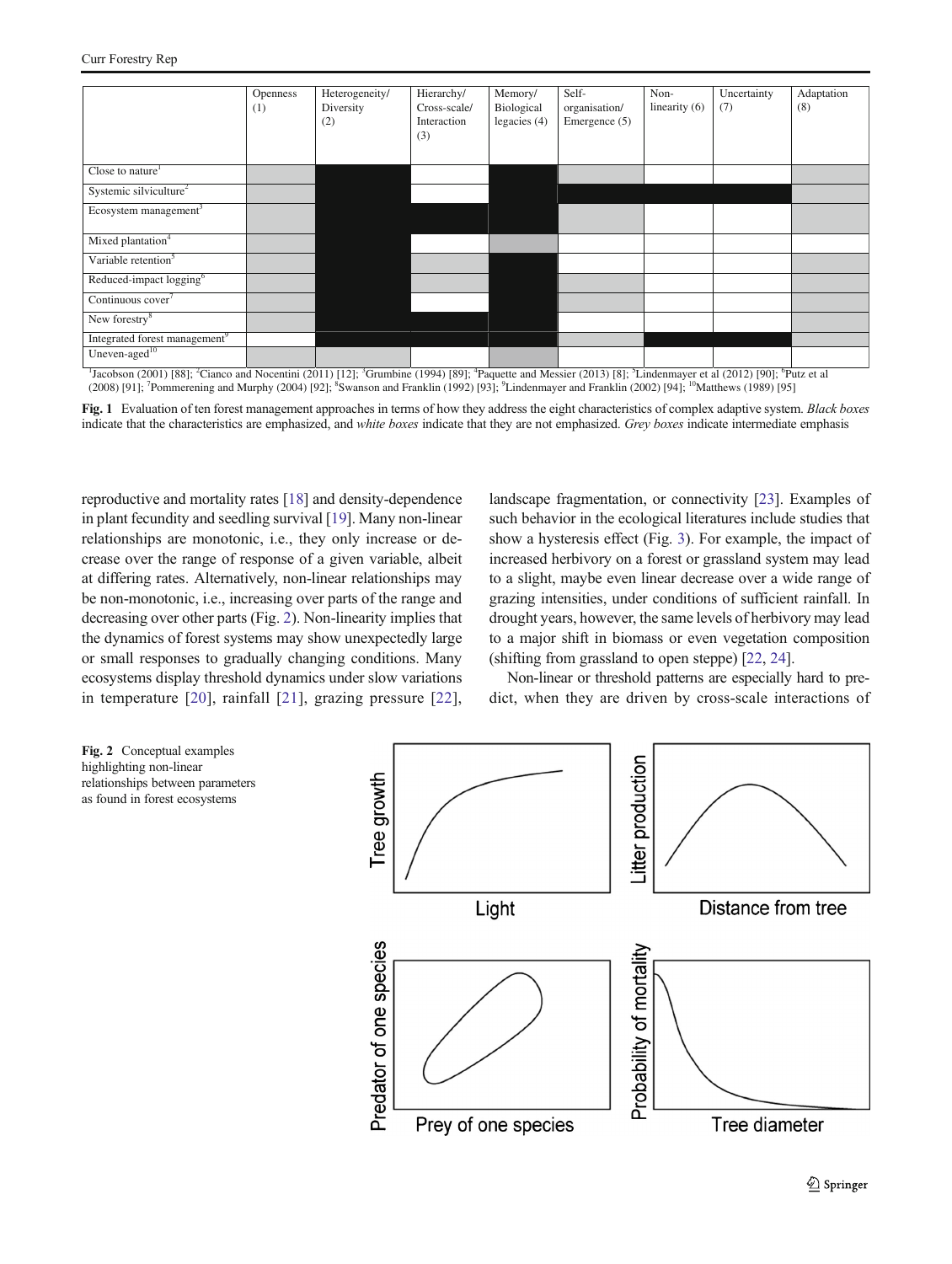<span id="page-3-0"></span>

Fig. 3 Example of hysteresis in grassland ecosystems as an example of multiple stable states. During times when water conditions are adequate, grasslands can maintain fairly high biomass. The onset of drought events may lead to non-linear behaviors and push grassland over a threshold. Even reducing herbivory during drought may not allow the system to return to its original state in the near term

multiple factors [[25](#page-9-0)]. For example, the impact of stand treatments on the likelihood and severity of wildfires or insect attacks will change dramatically if the fuel conditions or the insect habitat in the surrounding landscape changes, respectively [\[26\]](#page-9-0). The spatial magnitude of the 1980s western spruce budworm (Choristoneura occidentalis) outbreak in interior Douglas-fir forests of British Columbia can be seen as a nonlinear response to local forest management practices, such as harvesting and fire suppression [\[27\]](#page-10-0).

Non-linearity is of special concern for forest planning as it implies a high sensitivity to initial conditions. In non-linear relationships, small initial differences can be amplified and can lead to divergent trajectories [\[28](#page-10-0)]. For example, development of vegetation in forests following a disturbance could follow many different trajectories due to slight differences, such as the proximity of surviving mature trees, seed banks, seed quality and predation level, or weather conditions during germination and early establishment periods [[29](#page-10-0), [30](#page-10-0)]. Sensitivity to initial conditions means that forest ecosystems have the capacity to retain memory of past states, in the form of biological legacies. In turn, memory may act as an important agent of resilience, keeping the system in an optimal or non-optimal state relative to management objectives.

Non-linear responses can lead to system's surprisingly quick crossing of thresholds, such as unexpected regime shifts in forest ecosystems where the dominant vegetation type is replaced [[30](#page-10-0), [31](#page-10-0)]. Just as cross-scale interactions, multiple sequential disturbances can precondition a system for non-linear behavior, such as successive disturbances that erode the regeneration potential of the forest. Many social-ecological systems display threshold phenomena. In particular, systems in which legislations or economic policies promote single land-use over large portions of the landscape are more prone to sudden transitions [\[5](#page-9-0)••, [32\]](#page-10-0). Thus, non-linearity is a crucial component for

threshold-like dynamics when systems shift between alternative stable states [\[33\]](#page-10-0).

#### Uncertainty in Forest Dynamics and Management: the Rule Rather Than the Exception

The dynamics of any complex system are riddled with uncertainty, which challenges predictions about future states. As stated by Carpenter [[13](#page-9-0)], even the uncertainties are uncertain. Uncertainty arises from many sources. First, it is caused by the stochasticity inherent to most processes driving the dynamics of social-ecological systems. Forest ecosystems are subject to stochastic variation in the physical environment and in the occurrence and outcome of biotic events such as seed survival and predator-prey encounters. Another source of uncertainty is non-linearity in ecosystem processes. As pointed out above, non-linearity hinders prediction because small differences in initial conditions may lead to largely different trajectories, some of which even resemble chaotic behavior [\[19](#page-9-0), [34\]](#page-10-0). Non-linear dynamics may also lead to unforeseen regime shifts. Examples include the replacement of the Bornean forest by Imperata cylindrica grasslands after repeated fires that were fostered by this very flammable grass [[35](#page-10-0)].

A third source of uncertainty is the openness of forest ecosystems, which can also be viewed as cross-scale interactions with external components. Forests are exposed to changes in peripheral systems to which they are coupled (e.g., economic, political, demographic, climatic) [\[10\]](#page-9-0). For example, in Spain, the landscape became more homogenized due to 21st century social changes in the economy that led to agricultural land abandonment and decreased forest products demands [\[36\]](#page-10-0). In Borneo, rates of illegal logging rise with political instability and when corrupt elected or appointed governmental officials come to power [[35\]](#page-10-0). More directly, extremely rare events can be highly influential [\[37](#page-10-0)]. Natural and social events, such as changes in hunting regulation and drought, as well as epidemics, wars, or market crashes, are hard to predict, but they can have high short- and long-term impact on forestry and forest development [[10](#page-9-0)].

A final source of uncertainty emerges from the capacity of adaptation of forests. Heterogeneity and biodiversity are key determinants of ecosystem adaptation [\[11\]](#page-9-0). For example, external changes do not affect all species identically and a diversity of responses may exist among species accomplishing the same ecological function [\[38\]](#page-10-0). Heterogeneity of components and cross-scale interactions provide the sources of innumerable innovations for altered forest systems. Compositional, structural, or behavioral changes at the bottom of the system's hierarchy (e.g., by removing keystone species) can result inthrough self-organizing processes—massive rearrangements such that little remains of the original system's dynamics or functions [[39](#page-10-0)]. For example, rising temperatures in the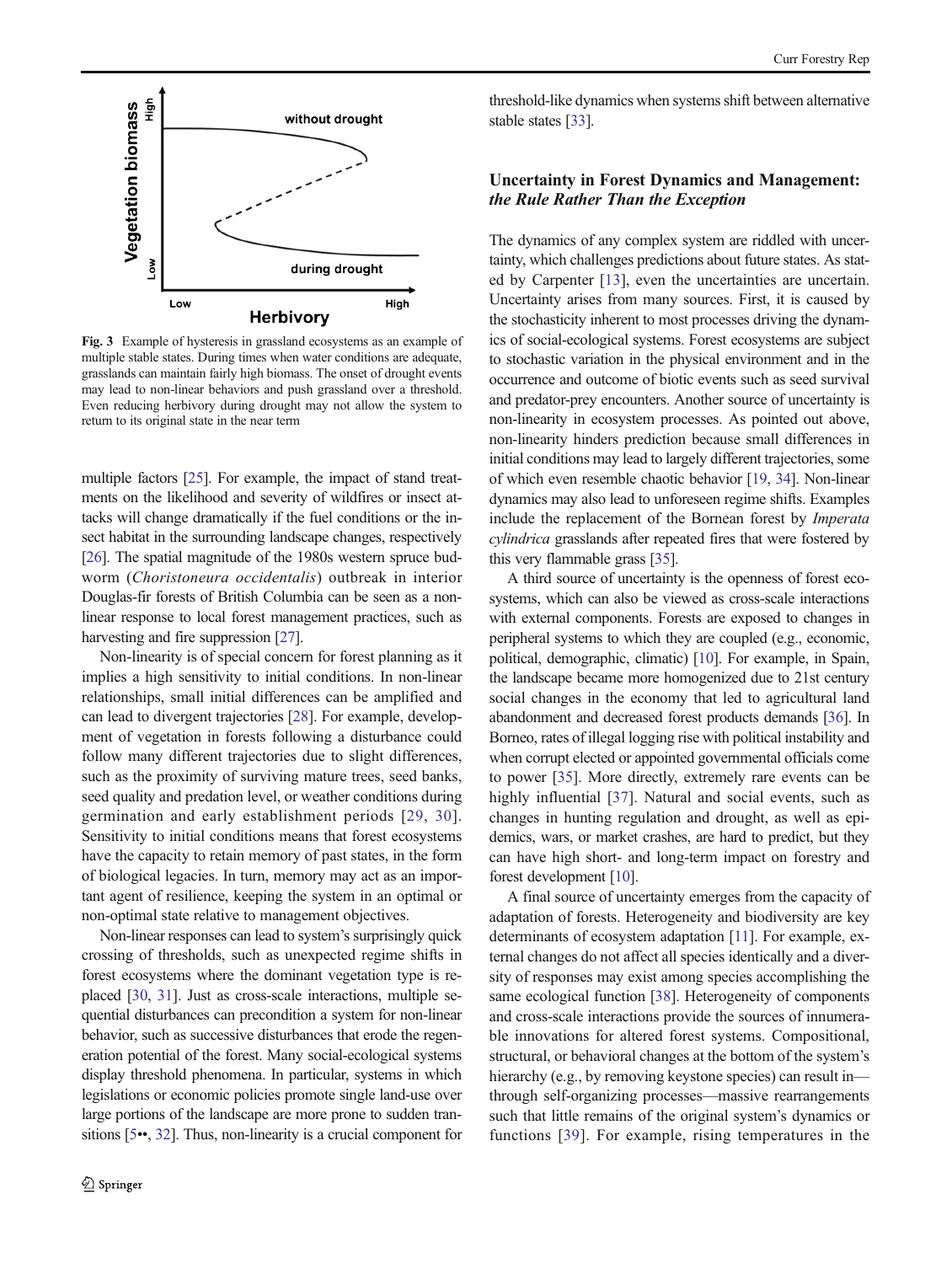Northern Hemisphere shift tree species distributions with profound effects on the composition and internal processes of boreal forests [\[9,](#page-9-0) [40](#page-10-0)]. New communities that reflect species' dispersal and survival abilities under warmer conditions will emerge, resulting in different resource use, habitat for wildlife species, disturbances, and potential for human use [\[41\]](#page-10-0).

Any prediction of the response of an ecosystem experiencing unprecedented events or conditions, such as a changed climate, is an extrapolation. Typically, multiple factors act on forest ecosystems simultaneously, adding another layer of uncertainty to such extrapolations. Predicting the response of forests to management or restoration treatments under altered environmental conditions is an example of multilayered uncertainty [\[42](#page-10-0)].

## Non-linearity and Uncertainty: Making It Work for You

Acknowledging non-linearity and uncertainty in forest dynamics and management, in conjunction with increasingly rapid changes in ecological, social, and economic conditions in the world today, highlights that practices and management regimes that favor simplistic and stable forest composition and structure are problematic. If nothing else, an appreciation of how non-linearity and uncertainty have resulted in many surprises in the past should instill a sense of humility among forest managers and help them acknowledge that we cannot control the precise future of any tract of forest. Thus, foresters are challenged to find ways to manage forests in the face of non-linearity and uncertainty that encourages a suite of stand and landscape conditions that can provide a wide range of desirable outcomes under a broad set of "surprises"  $[5•, 43]$  $[5•, 43]$  $[5•, 43]$ .

Such changes in attitude are already occurring for landowners, such as the US National Forest system. New management goals include managing for increased resilience and adaptive potential, and these goals are replacing the previous focus on timber productivity [[43](#page-10-0)–[45](#page-10-0)] or stability [[46\]](#page-10-0). Such shifts have the highest likelihood of success if they result in flexible and adaptive management approaches that can accommodate unpredictable ecosystem behavior [[47\]](#page-10-0). Currently, consequences of uncertainties about future events or the non-linear behavior of ecosystems are addressed as they arise. Forest management responses to such situations that are based on the command and control approach include pesticide applications (e.g., for insect outbreaks), weed control and/or planting operations (e.g., lack of propagule sources for natural regeneration), and fertilization (e.g., nutrient deficiencies).

An alternative to such high input and impact treatments is to acknowledge and incorporate aspects of complex adaptive systems into forest management plans. Addressing the nonlinearity in forest dynamics and uncertainty in forest management described above provides unique opportunities for future

research and refinement of various forest management approaches. Understandably, the inherent unpredictability of complex systems and great uncertainty in future conditions are hard to accept for a profession, which has taken pride in making forests homogenous and predictable. Foresters have to take a new critical look at the value of precision in yield tables and growth models, standard prescription guidelines, and silvicultural rules [\[10\]](#page-9-0).

To suggest how complexity, particularly non-linearity and uncertainty, can be incorporated into forest management, we propose three broad solutions: (1) relaxing and expanding the sustained-yield and single-product paradigm, (2) moving the target for assessing success in silviculture from predetermined strict outcomes for each and every stand to an envelope of possible outcomes that are acceptable for one or multiple stands, and (3) using new approaches and modeling tools to assess as large a range of possible outcomes as possible.

#### Relaxing and Expanding the Sustained-Yield and Single-Good Paradigm

We must broaden the scope of forestry practices beyond a narrow focus on a few currently valuable timber products. Given the long-term development of forests, we need to acknowledge our increasing uncertainty about (1) the future timber values and quality requirements for any tree species, (2) which tree species is most likely to grow well or even to survive in response to rapidly changing biophysical conditions, and (3) the future importance and values of other ecosystem goods and services, such as carbon, water, and recreation. As an alternative, we propose (see also e.g., the USDA as described in Peterson et al. [\[43\]](#page-10-0)) that future management plans provide flexibility in outcomes where, depending on stand composition and structure, management would be aimed at increasing the resistance, resilience, or adaptive capacity of the stand to known and unknown future conditions. This can deliver a basis to maintain a broad set of future possibilities.

Also, instead of projecting the sustained-yield of only one service (wood) and only the most desirable tree species, more and more studies are actually modeling how different forest management practices can accommodate or optimize many different services [\[48](#page-10-0)]. Tree carbon storage, for example, is now increasingly recognized as an important forest function and it has become a central point in climate change discussions [\[49](#page-10-0), [50](#page-10-0)]. Strong trade-offs among supply, regulation, and cultural ecosystem services have been identified and described [[48,](#page-10-0) [51](#page-10-0), [52](#page-10-0)].

All of these changes mean that we need to relax or modify the very principle at the core of forestry; sustained-yield. By accepting that the forest composition may change (or indeed should change) to adapt to global change, it also means that the way we calculate sustained-yield needs to be adjusted so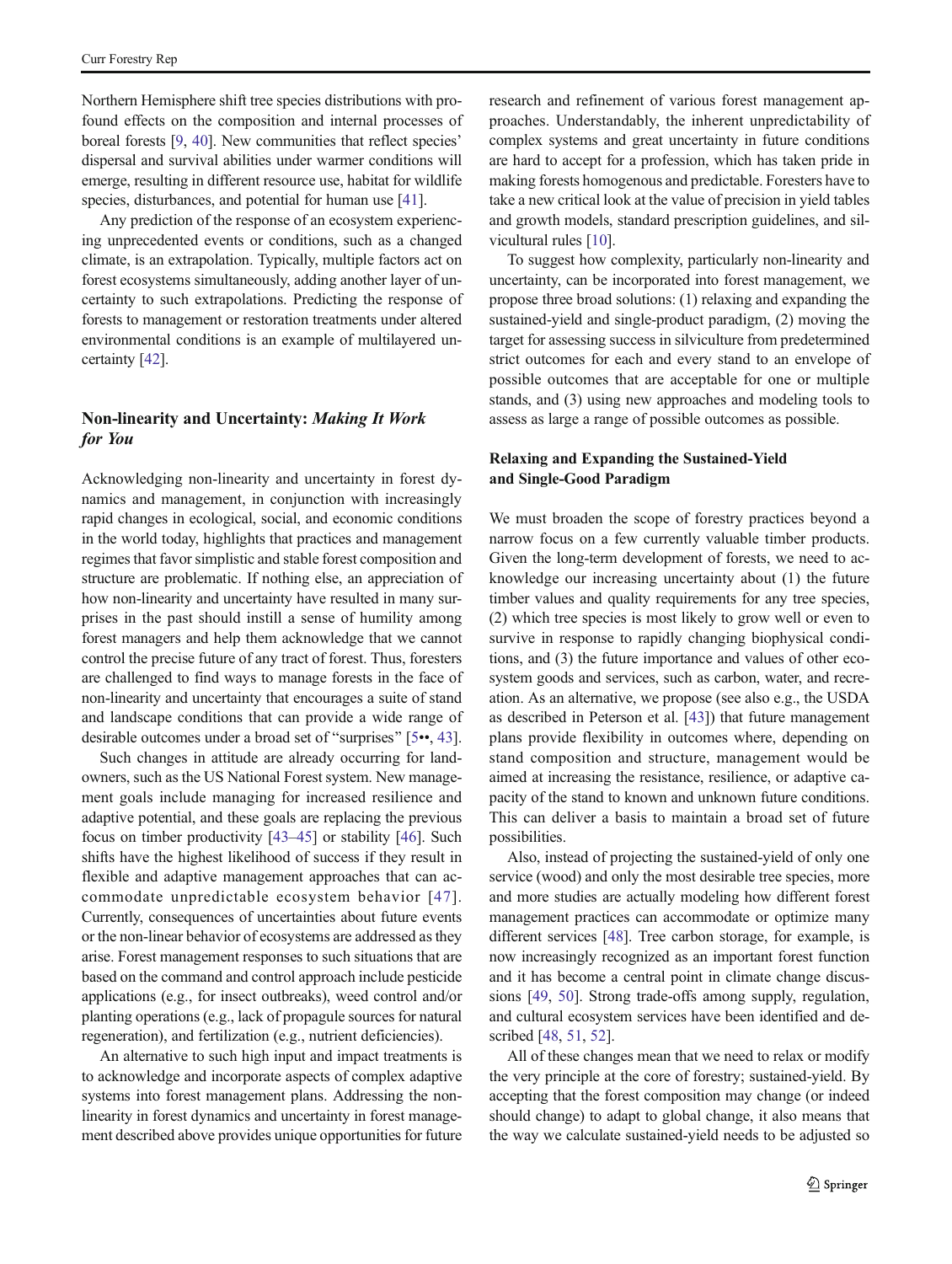<span id="page-5-0"></span>that current harvest of some key species would not be dependent on the sustained production of that species over 100 to 150 years as is currently done in most jurisdiction in Canada. Such an approach actually does not make sense anymore in light of the current rapidly changing climate. The current chief forester of Quebec is considering reducing significantly the number of years over which the sustained-yield (or annual allowable cut) needs to be calculated to allow forest managers to start modifying the future composition of the forest away from the current composition without imposing harvesting penalties on forest companies (Gérard Szaraz, Pers. Comm.).

One recommendation is to manage for a diversity of tree species that have a high functional diversity, i.e., contribute to a wide variety of ecosystem processes and functions [[53](#page-10-0)], thus supporting multiple ecosystem services. Focusing on building adaptive capacity shifts the decision matrix and requires foresters to emphasize the diversity of functional "response traits," i.e., traits that determine a species response to disturbances. This type of management is more likely to ensure that the future forests will continue to provide us with many of the ecosystem services that are demanded by the public today and with potentially novel services that are currently not considered.

Practically, functionally diverse, mixed-species stands support species with different biotic and abiotic sensitivities and recovery mechanisms following disturbances. Different vulnerabilities and multiple response mechanisms are crucial to ensure the ability of ecosystems to self-organize, a key component for adaptive capacity. There is growing evidence that diversity can promote the sustainability of social-ecological systems in the long run through increasing their resilience [[54](#page-10-0)]. Higher tree species diversity has also been shown to often produce higher levels of many ecosystem services [[55,](#page-10-0) [56](#page-10-0)].

Moreover, it seems likely that economic prospects could be enhanced by adopting more flexible standards of acceptability. Most forest managers could probably recall costly interventions that did not meet expectations or were counterproductive when market value for some tree species changed. Some examples include growth and yield of many intensive plantations being much lower than expected due to unexpected biotic disturbance [\[57\]](#page-10-0), tropical silvicultural interventions that did not succeed in maintaining yield [\[58\]](#page-10-0), and low wood prices for one tree species, such as red alder in the Pacific Northwest of the USA that promoted its replacement by another higher-valued tree species, such as Douglas-fir. After millions of dollars were spent removing red alder, prices increased to the point that several companies actually started to plant red alder. More realistic cost/ benefit analyses that incorporate diverse ecosystem services and some levels of uncertainties are likely to generate very different management strategies [[59](#page-10-0)].

#### Moving the Target for Forest Management From Stand to Landscape

Based on the idea of cross-scale interactions, complexity science suggests that acknowledging multiple spatial and time scales in making predictions may be helpful in making better management decisions [\[43](#page-10-0)]. For example, due to a different set of biophysical constraining forces in stands and landscapes, managers are more likely to successfully predict trends in forest composition, structure, and productivity at larger spatial scales, while at the same time, acknowledging that predictions for specific stands are not as reliable (e.g., Norden et al. [\[60\]](#page-10-0)). Accepting less "control" and more variability at neighborhood and stand scales provides managers with more flexibility to accommodate the surprises coming from non-linearity and self-organization in forest dynamics and thus greater ecosystem adaptability at landscape or regional scales (for an example, see Mah et al. [\[61](#page-10-0)]).

Forest managers overseeing large private or public forest estates should attempt to manage these forests to a prescribed envelope of possible future stand conditions, rather than forcing each and every stand to move to a specific predetermined condition, as indicated in yield tables or growth models (see Fig. 4, shaded areas A and B). This envelope of possible future conditions can be described as a distribution of possible stand



Fig. 4 Trajectories of possible ecosystem characteristics between traditional and complexity management. Point A represents a possible stand being managed by selective cutting, following a severe natural disturbance or a clear-cut, in which structural heterogeneity increases with time, but in a predicted manner due to management. In such case, the diameter distribution will tend to be very similar from one part of the stand to another and among stands. Point  $B$  represents the same forest as for point A, but managed as an even-aged monospecific stand throughout the rotation. In this case, the management is so intense that the diameter distribution is maintained outside the natural variability normally found in similar unmanaged forests. Point C represents again the same forest but either left alone or managed for complexity where the silvicultural treatment is allowed to vary both within each stand and among stands. In that instance, the forest manager is not predicting or managing for one specific outcome, but a possible variety of outcomes that allow the stand to be "creative" in finding its own dynamic and complexity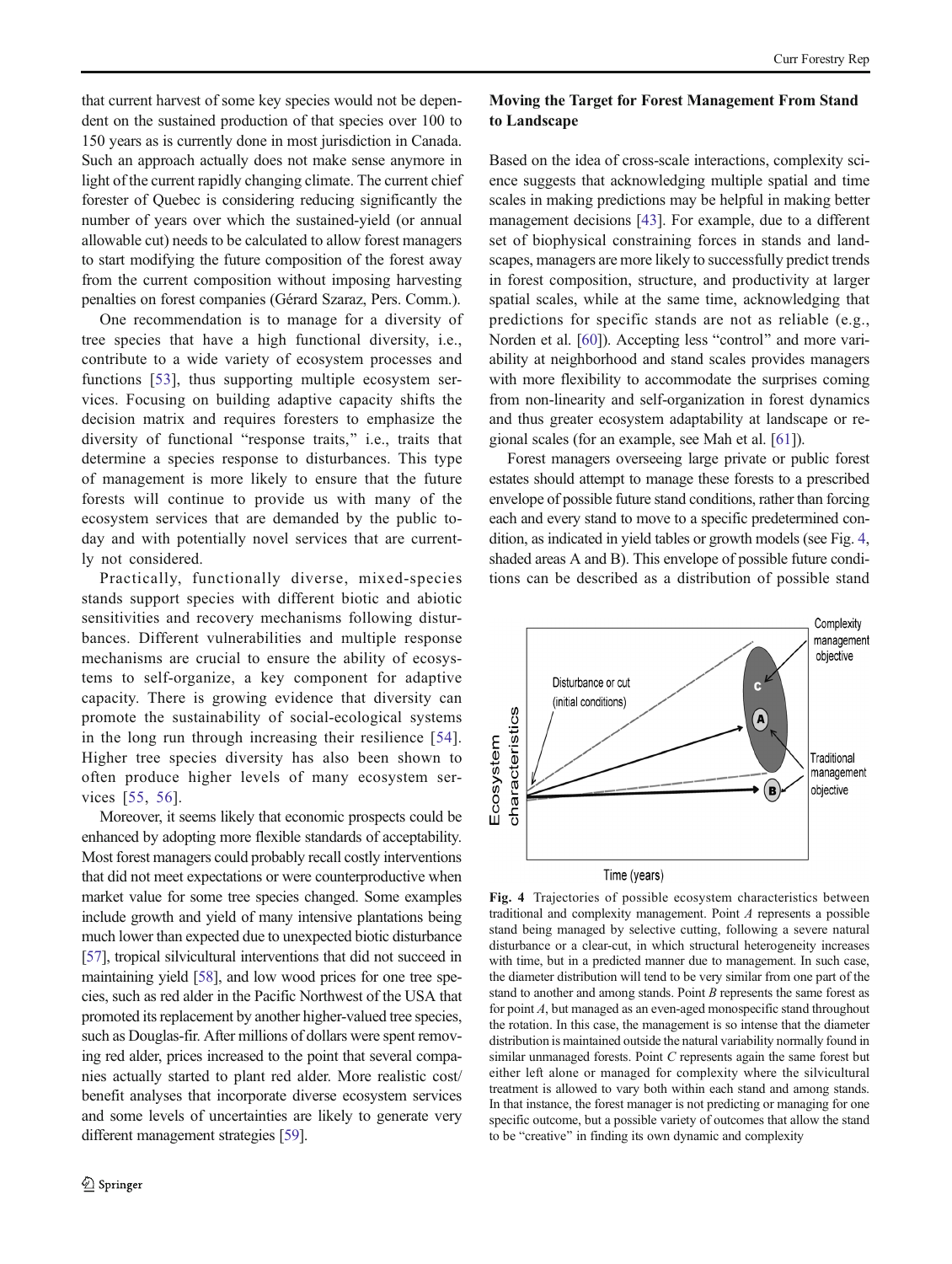conditions that reflects the attractors of natural forest succession under some specific biophysical conditions (Fig. [4](#page-5-0), shaded area C). Giving up specificity in prediction for any particular stand may seem a step back from our efforts to manage forests on a scientific basis since much efforts have been spent developing tools to provide higher predictability. But, "forcing" a stand to develop into a specific predetermined condition may forestall its adaptive capacity because future conditions cannot be predicted with precision due to the non-linearity of many ecological and social processes. For smaller estates, a possible approach could be to consciously maintain or promote a higher diversity of tree species and manage for a diversity of possible development trajectories. In all cases, forest management practices instead should ensure that forests do not develop outside the envelope of stand conditions as defined by the likely future biophysical environment, and of course, by the current and known possible future desired goods and services. Such envelopes may aid foresters in allowing ecosystems to respond to natural or human disturbances without seeing the necessity for intervention, as long as the end trajectories of various stand or landscape conditions are not compromised. Descriptors of the distribution of possible outcomes, which could include mean conditions and associated variability around the mean, can be used to calculate management outputs. Thus, the idea of predictability is not abandoned, but used at a level that is more appropriate for the behavior of complex socio-ecological systems subjected to rapidly changing biophysical and social conditions [\[62](#page-10-0)]. In this case, predictability switches from strict outcomes for each and every stand to an envelope of possible outcomes that are acceptable for one or multiple stands in the landscape (see also the approach used by Hummel and Barbour [[63](#page-10-0)]).

This approach obviously requires further research, e.g., how to determine such envelopes and populate them for a variety of landscapes and ownership objectives. For broader implementation, forest managers must be able to develop these distributions on their own. However, by "loosening the grip^ on predictability, such efforts may be more than offset by managers actually gaining a lot of flexibility and saving time and resources otherwise allocated to counter stochastic and natural processes driving the dynamics of each and every stand. Success of management operations should be measured at multiple spatio-temporal scales rather than only at stand and rotation age scales [\[62](#page-10-0)] (Fig. [4](#page-5-0)).

Accepting more variability in stand structure and tree species composition should require less management inputs while increasing the overall resilience and adaptive capacity of these stands to unknown future conditions. Even the often discussed objective of promoting or re-establishing the historic range of variability in forest conditions and processes (often referred to as Ecosystem Management; Swetnam et al. [\[64](#page-10-0)]) dear to many ecologists in North America may need to be relaxed [\[65](#page-10-0)]. While such information can provide interesting insights, it

may not allow for the promotion of novel response-type diversities that are necessary to enable ecosystems to adapt to unprecedented future conditions [[41\]](#page-10-0).

Rather than focusing on specific predictions, foresters need to shift scales and focus on probabilities. This approach can be compared to insurance companies. They acknowledge uncertainty and do not predict whether or not a specific house will burn. Instead, they have a very successful business model by relying on information about fire probabilities (equivalent to the landscape envelope described above) to calculate insurance premiums for specific houses. Accepting a wider range of possible outcomes for individual stands (see Fig. [4](#page-5-0)) will require acceptance of variability within and among stands. This may mean, for example, that seedling mortality in selected parts of a stand will not automatically result in replanting efforts, especially when regeneration of neighboring stands has been successful. Accepting stochastic elements as an inherent part of ecosystems also requires foresters to critically review their standards and expectations [\[66](#page-10-0)]. Fully stocked, undisturbed forests are viewed as the norm to which all stands have to achieve, deviations from fully stocked stands are not automatically interpreted as management catastrophes and should not reflect negatively on job evaluations or reputations of forest managers (unless obvious mistakes have been made). This also includes avoiding that the standard response for any disturbance, such as windstorms, snow breakage, or insect problems, is to salvage and bring stands back to fully stocked, (apparently) undisturbed conditions as quick as possible. Thus, incorporating risk and uncertainty does not necessarily have to result in an adjustment of trued and tried management approaches (for example, see González et al. [\[67\]](#page-11-0)). Instead, it should be interpreted as an opportunity to avoid having to impose a narrow range of stand structures and composition on every portion of every stand [[63\]](#page-10-0). It provides flexibility for managers to use a wider variety of treatments and to carefully weigh responses to unplanned events and disturbances, including simply accepting them as an inherent and therefore valuable part of the envelope of possible and desirable conditions.

#### Using New Approaches and Modeling Tools to Evaluate Forest Management Options

As discussed previously, the prediction of the future states of ecosystems, stands, and landscapes cannot be made with precision. Non-linear dynamics, cross-scale interactions, emergence, and constantly changing external drivers or boundary conditions (e.g., environmental variability, climate change, global economy) all contribute to future uncertainty. With this in mind, the tools that we use or develop should incorporate and accept this inherent inability to forecast precisely the future. These tools should also acknowledge that changes or adaptation to known and unknown future conditions are not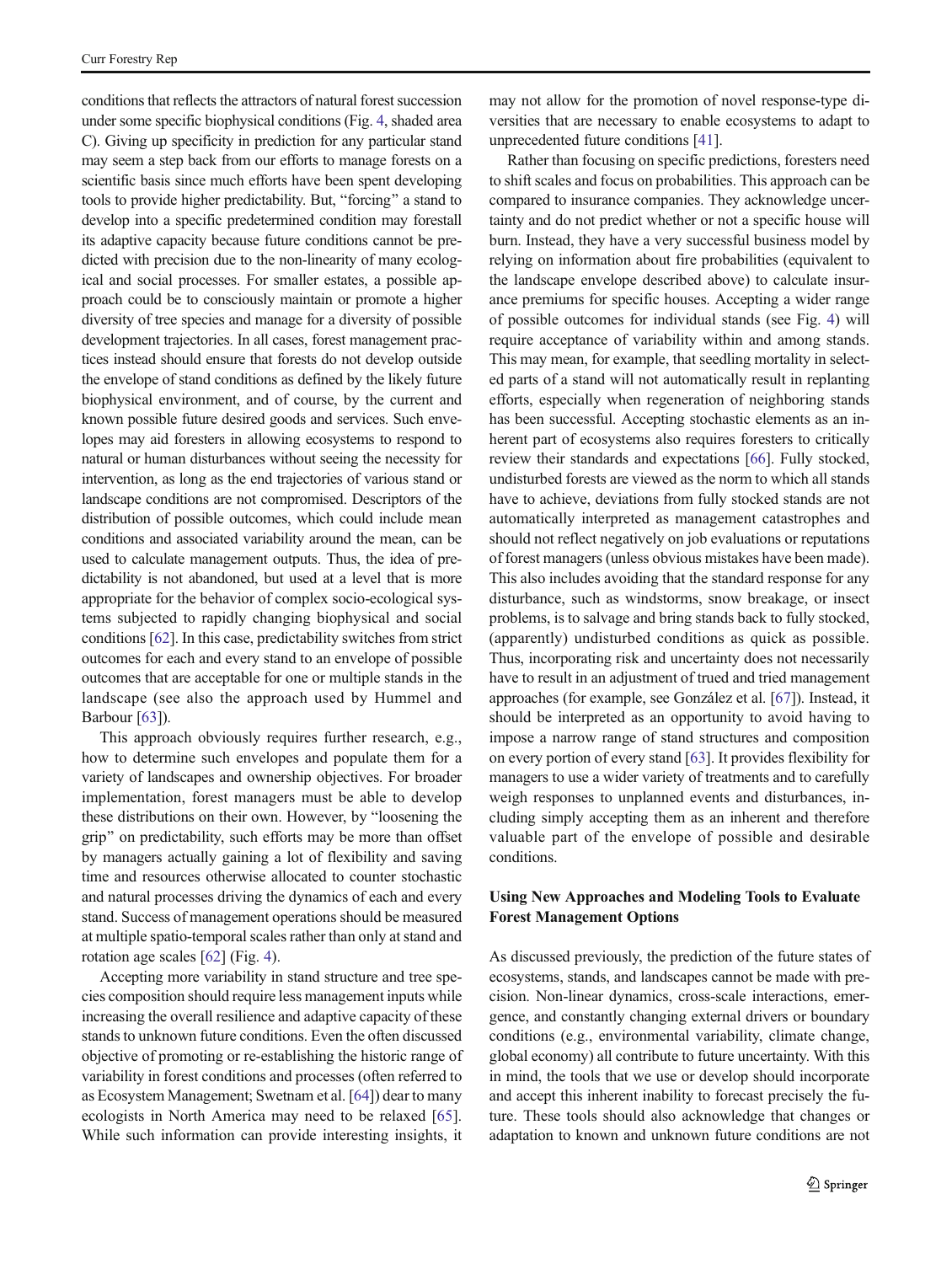only something that we must accept, but rather something that has to be promoted and planned from the outset in management plans. Under this new paradigm, management interventions would not be aimed at reaching a precise objective or goal in the future. Instead, interventions would aim at ensuring that the forest contains all the elements necessary to preserve its capacity to change and adapt to future conditions so as to continue to produce desirable goods and services. A good analogy would be the education of our children today. Schooling and parenting should not be aimed at producing a specific adult that will do a certain job that we predict will be necessary in 30 years, but rather a very adaptable and resilient individual that will be able to navigate through the complex and increasingly changing world of the future.

Accepting uncertainty as a normal part of your planning objective can actually be liberating since it can translate into more flexible management options. Moving away from high predictability is not only difficult to accept for managers but also for researchers. As discussed by Carpenter [\[13](#page-9-0)], many researchers justify their research by promising to bring more predictability into one's problem or system. Although achieving high predictability is likely possible for some systems over the short-term, it is unlikely for highly complex systems such as forests particularly over the long-term normally used by forest managers.

Given the inherent uncertainty of future forest conditions, the future of an individual stand or a regional landscape should be discussed in terms of scenarios and "envelopes" or ranges of possible future states rather than precise predictions. One envelope should include all possible future states of the stand for a single scenario, given the current knowledge of the system's state and functioning.

Incorporating uncertainty into management is being proposed as a way to help adapt forest and forest management to climate change [[68](#page-11-0)–[70](#page-11-0)], and Yousefpour et al. [\[71\]](#page-11-0) provided a nice review of the many approaches, models, and tools that have been used or proposed so far. Such approaches as scenario analysis, real options and simulation modeling can all be used to evaluate risk and uncertainty in forest management. In scenario analysis, the future of a stand can be conceived in terms of an envelope composed of likely future states, given a particular management scenario and external drivers. A series of scenarios may be explored through modeling to ascertain which policies and management interventions will keep the stand within an acceptable range of possible outcomes. The best use of simulation models is to develop and explore future scenarios and to serve as decision support tools by allowing greater insight into the possible responses of the system to proposed policies as was done by [[72](#page-11-0)].

Models that represent the local behaviors and interactions of individuals with representations of environmental processes are increasingly being used for scenario building. A good example of such an approach was done by Temperli et al. [\[72](#page-11-0)]. Using a

process-based forest model (LandClim), they simulated both forest dynamics and various forest goods and services under a range of climatic and management scenarios for a diverse landscape in central Europe. Interestingly, their main conclusions were that (1) adapting this forest to future climate could be done by balancing both conservation and production goals and (2) different tree species mixtures having different drought tolerance should be maintained to facilitate adaptation over time.

As demonstrated by Temperli et al. [\[72\]](#page-11-0) and many other similar recent papers (e.g., [\[73](#page-11-0)–[75\]](#page-11-0)) rather than focusing on a single, optimal vision of the future, forest managers should use adaptive management, scenario building, and dynamic models to explore an envelope of probable futures that becomes wider the further forward one projects [[76](#page-11-0)–[78](#page-11-0)]. Planners could then quantify the likelihood of each scenario using sensitivity analyses or expert knowledge analysis (e.g., [\[79](#page-11-0)]) to address the ranges of uncertainties in ecological, social, and economic dimensions.

We know that social, economic, climatic, and ecological conditions 100 years from now will be unlike current or past conditions. Changing conditions must be anticipated rather than just recognized as they occur, since a reactive approach when dealing with long-lived organisms such as trees may be ineffective or detrimental. This challenge is probably the most pressing issue facing forest managers and policy makers today. Some cases will likely require conscious management for a different future forest composition to increase resilience to known, unknown, and unknowable future conditions [[41](#page-10-0), [80\]](#page-11-0).

There is an increasing variety of new models and approaches that can be used to simulate stands and landscapes in more "complex" ways. Many are even able to incorporate changing conditions to predict the likely future conditions of the forest. Traditional growth and yield models that are deterministic and non-spatial (e.g., [[81](#page-11-0)]) are not very useful in this context. More recent models that use trees as individual modeling agents and are spatially explicit (e.g., PTAEDA2: [\[82](#page-11-0)]) represent a significant advancement. Models that simulate forests by incorporating regeneration and growth routines at various spatial scales (e.g., SORTIE-ND: [\[83,](#page-11-0) [84\]](#page-11-0)) and that include important natural disturbance events such as fire and insect epidemics (e.g., LANDIS-II: [[85](#page-11-0)]) are even better suited to help managers understand the envelope of desirable future stand structures.

Efforts of various research groups around the globe to develop stochastic and spatially explicit models of forest developments are encouraging. Recent developments in Bayesian Networks (for examples of their use in ocean and fishery research, see Hoef [[86\]](#page-11-0); Lee and Rieman [[87\]](#page-11-0); Borsuk et al. [\[88](#page-11-0)]) and linkages to climate change models will further improve forest simulation models. However, rather than approaching these models with a mindset of improving predictability of forest development under specific conditions, development and use of the models should draw upon a solid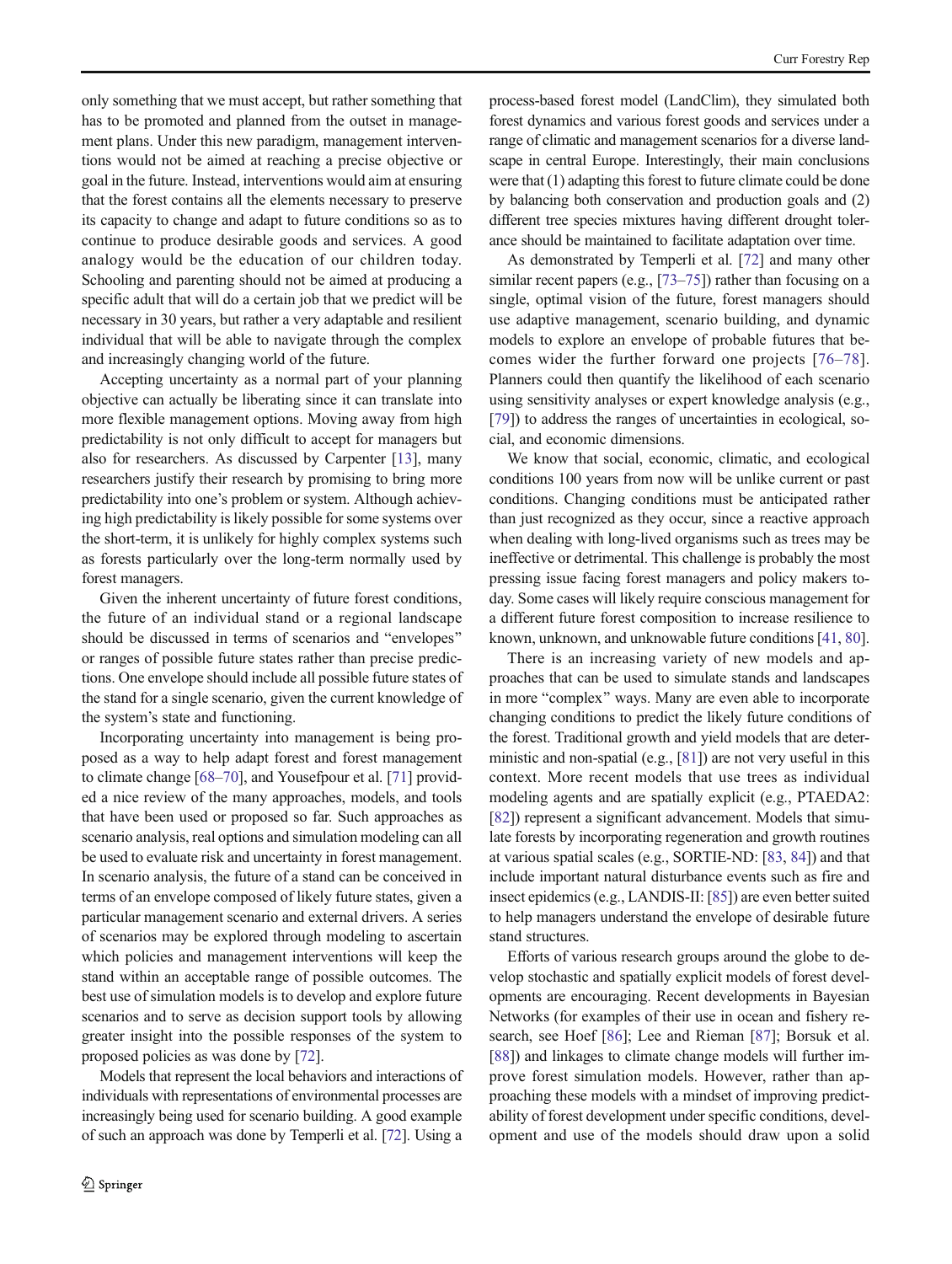understanding of the characteristics of complex adaptive systems, especially accepting uncertainty and unpredictability as intrinsic and desirable characteristics of any individual forest stand.

Since ecosystems are fundamentally a network of interacting elements, new models and modeling approaches need to be able to represent the important elements of the system both spatially and temporally [\[89\]](#page-11-0). Complexity models require an organizational hierarchy to represent their system of interest [\[90](#page-11-0)–[92\]](#page-11-0). To simulate the intricate functions of a forest, a model will need to represent, in a spatially explicit manner, the most important objects and functions that affect its shortand long-term dynamics at more than one spatial scale. Many hierarchical representations are possible, but in most cases, they will encompass some or all of the following levels (individuals < populations < communities < ecosystems < biomes). Complexity theory also implies that it is not possible to simulate complex behaviors in stands by using whole stands as modeling agents because no interacting elements are present that can generate emergent properties at the stand scale. In fact, ecosystem structures, functions, and processes are now interpreted as emerging from inter-hierarchical interactions. For example, the slow (e.g., tree succession) and fast variables (e.g., insect dynamics) of Gundersen and Holling [\[93](#page-11-0)] represent interactions occurring across two time scales. Complex behavior is always represented using a "bottom-up" approach to modeling. In such an approach, each hierarchical element is modeled as a discrete agent or object state, where each entity has functions that are characterized by relationships described by rules (or equations) and constant values or variables.

These are just some broad guidelines to be used to simulate forests as complex adaptive systems. For any model, the hierarchical levels being represented, the spatial and temporal scales used, and the functions and variables represented depend on the questions being asked, the available data, and the skills of and the approach used by the modelers. What is important to remember here are the basic elements that are required in such models to be used to simulate complex behaviors: (1) representation of many hierarchical levels, (2) representation of both spatial and temporal scales, (3) some stochasticity, (4) some non-linearity, and (5) some representation of discrete entities or elements.

#### Concluding Remarks

We conclude by summarizing five key elements that need to be incorporated into forest management to accommodate nonlinearity and uncertainty:

o Consider as wide a variety of ecosystem components (i.e., more than trees), functions, and ecosystem services as possible. This would be likely to make it desirable to maintain a diverse set of forest conditions (see third element below).

- $\circ$  Abandon the "command and control" approach for each and every stand. Instead, allow stands to develop within an acceptable envelope of possible conditions (Fig. [4](#page-5-0)), measure success at the landscape scale rather than the stand scale, and allow for multiple development trajectories at lower scales. Management of forests should accept variability in space and time as an inherent desirable attribute that allows forests to be more resilient and adaptive to new internal and external biotic and abiotic conditions.
- o Actively and purposely maintain and develop withinand among-stand heterogeneity in ecosystem structure, composition, and function to recreate the necessary variability in forest conditions and processes that favors resilience and adaptive capacity. This could mean, in some situations, bringing in novel species so as to increase the adaptive capacity of forest landscape (sensu Lindenmayer et al. [[94\]](#page-11-0)).
- o Evaluate current management practices according to the list of the eight characteristics used to describe complex adaptive systems as done in Fig. [1.](#page-2-0) This will provide insights about what needs to be changed in the current approach.
- o Use approaches and models to evaluate as wide a range of possible biophysical and socioeconomic factors over time as possible in order to capture the inherent uncertainty of your system. Such approaches and models are reported more and more in the scientific literature, and managers should familiarize themselves with those new tools.

Managing forests incorporating non-linearity and uncertainty has several implications for forest managers. First, forests that have developed heterogeneous structure, function, and composition rather than being managed to a specific, narrow set of stand structures would tend to be better able to adapt to changing abiotic and biotic conditions. This adaptability is especially critical because of the rapid pace of climate change and species invasions. Second, accepting unpredictability as an inherent feature of forests decreases the emphasis on managing all forests according to a single set of "best" management practices. It therefore allows for more flexibility from managers who can accept a range of developments as long as the whole forest achieves the desirable economic, social, and ecological objectives. In many cases, this will result in lower costs, reduced ecological impacts, greater adaptability, and higher social acceptance. Third, forest management should be based on the knowledge that non-linear, interrelated causes and feedback loops that span hierarchical levels of organization and encompass many multiple spatial and temporal scales are all inherent features of ecosystems. It is this multiplicity of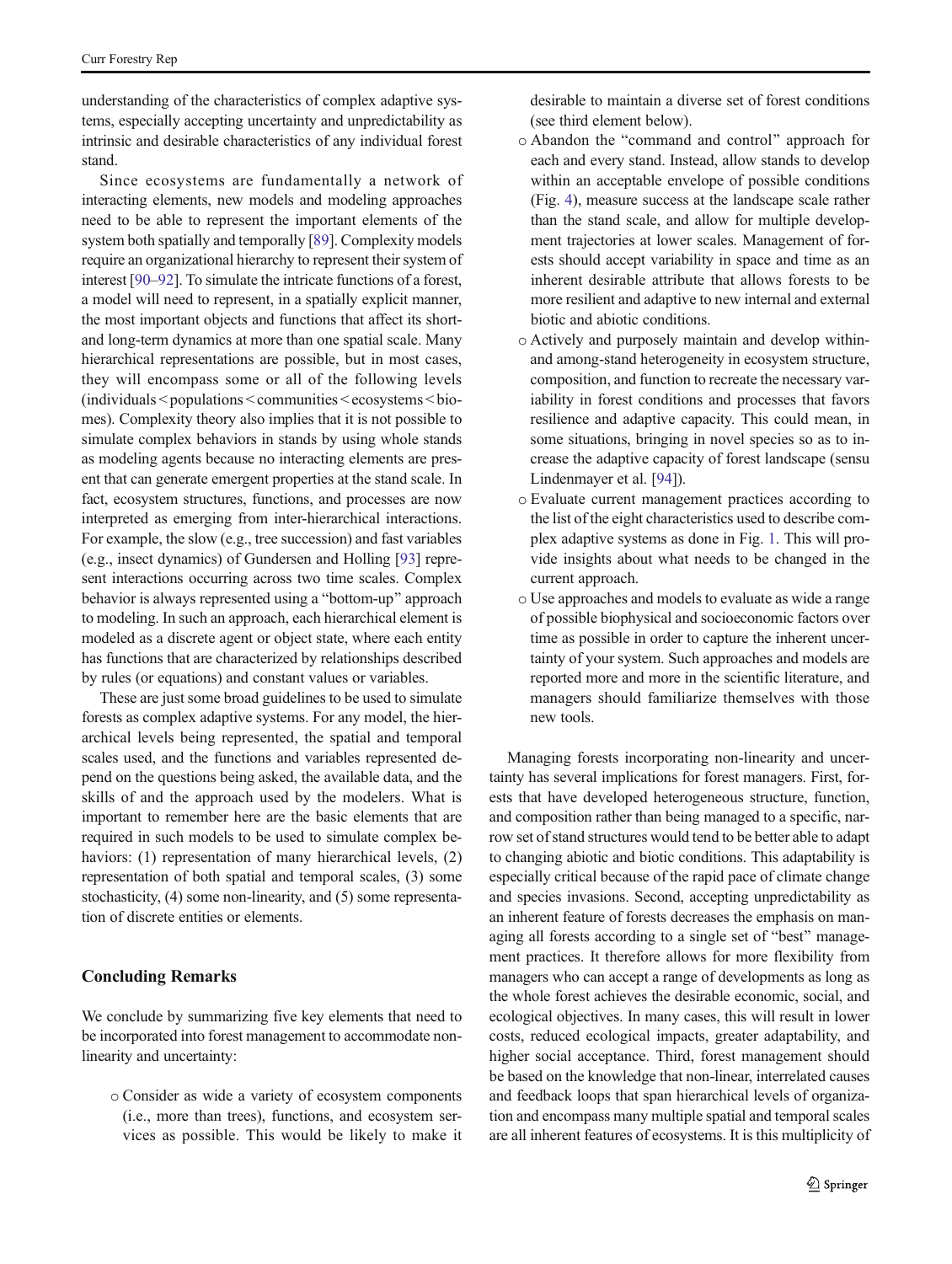<span id="page-9-0"></span>factors occurring at various scales that are necessary to allow forests to recover quickly after a wide range of disturbances, adapt to climate change, and resist species invasions.

The proposed changes pose deep philosophical and practical challenges to current forest management thinking. It will not be easy for many managers to abandon the agricultural view that forests are controllable systems and that efficient management requires homogenization of stand structures. Awareness of, and openness to, the work of complexity scientists will hopefully facilitate this shift in thinking. As discussed by Messier et al. [5••] in their last chapter, complexity science provides a conceptual framework for many of the modifications and adaptations to forest management (e.g., variable retention, ecosystem management, or close to nature forestry) that have already been implemented in the recent decades. It is a valuable template that can guide the further improvement of these recent forest management approaches and practices in the future.

#### Compliance with Ethical Standards

Conflict of Interest The authors declare that they have no conflict of interest.

Human and Animal Rights and Informed Consent This article does not contain any studies with human or animal subjects performed by the author.

#### **References**

Papers of particular interest, published recently, have been highlighted as:

- Of importance
- •• Of major importance
- 1. Holling CS, Meffe GK. Command and control and the pathology of natural resource management. Conserv Biol. 1996;10:328–37.
- 2.•• Messier C, Puettmann K, Chazdon R, Andersson K, Angers V, Brotons L, et al. From management to stewardship: viewing forests as complex adaptive systems in an uncertain world. Conserv Lett. 2015;8:368–77. This paper makes the case for a new forest management paradigm that uses the science of complexity and the properties of complex adaptive systems. It describes what are the shortcomings of the current forest management paradigm that does not consider uncertainty, non-linearity and the adaptive capacity of forest ecosystems.
- 3.• Filotas E, Parrott L, Burton PJ, Chazdon RL, Coates KD, Coll L, et al. Viewing forests through the lens of complex systems science. Ecosphere. 2014;5:1–23. This paper describes how forest ecosystems can be better understand by viewing them as complex adaptive systems. It reviews the properties of complex adaptive systems using four different forest biomes (temperate, boreal, tropical and mediterraneen).
- 4. Levin S, Xepapadeas T, Crépin A-S, Norberg J, De Zeeuw A, Folke C, et al. Social-ecological systems as complex adaptive systems:

modeling and policy implications. Environ Dev Econ. 2013;18: 111–32.

- 5.•• Messier C, Puettmann KJ, Coates KD. Managing forests as complex adaptive systems: building resilience to the challenge of global change. New-York, NY: Routledge; 2013. This book reviews what we know about complex adaptive systems and how this knowledge can be applied to help better manage the world forests. Different world renown forest ecologists and silviculturists review the forests they know well and explain how complexity science can be used to better understand and manage them.
- 6. Mitchell, M. Complexity: A guided tour. Oxford and New-York: Oxford University Press; 2009
- 7. Solé RV, Bascompte, J. Self-organization in complex ecosystems. Princeton, New Jersey: Princeton University Press; 2006
- 8. Paquette A, Messier C. Managing forests as complex adaptive systems: building resilience to the challenge of global change. In: Messier C, Puettmann KJ, Coates D, editors. Managing tree plantations as complex adaptive systems. London: Routeledge; 2013.
- 9. Woods A, Coates KD, Hamann A. Is an unprecedented Dothistroma needle blight epidemic related to climate change? Bioscience. 2005;55:761–9.
- 10. Puettmann K J, Coates KD, Messier C. A critique of silviculture: managing for complexity. Washington: Island Press; 2009
- 11. Levin SA. Ecosystems and the biosphere as complex adaptive systems. Ecosystems. 1998;1:431–6.
- 12. Ciancio O, Nocentini S. Biodiversity conservation and systemic silviculture: concepts and applications. Plant Biosystems. 2011;145:411–8.
- 13. Carpenter SR. Ecological futures: building an ecology of the long now 1. Ecology. 2002;83:2069–83.
- 14. Scheffer M, Carpenter S, Foley JA, Folke C, Walker B. Catastrophic shifts in ecosystems. Nature. 2001;413:591–6.
- 15. Soto DP, Donoso PJ, Salas C, Puettmann KJ. Light availability and soil compaction influence the growth of underplanted Nothofagus following partial shelterwood harvest and soil scarification. Can J For Res. 2015;45:998–1005.
- 16. Blasius B, Huppert A, Stone L. Complex dynamics and phase synchronization in spatially extended ecological systems. Nature. 1999;399:354–9.
- 17. Costantino RF, Desharnais RA, Cushing JM, Dennis B. Chaotic dynamics in an insect population. Science. 1997;275:389–91.
- 18. Hanski I, Woiwod I, Perry J. Density dependence, population persistence, and largely futile arguments. Oecologia. 1993;95:595–8.
- 19. Stone, L. and Ezrati, S. Chaos, cycles and spatiotemporal dynamics in plant ecology. Journal of Ecology. 1996;84:279-91.
- 20. Anderson-Teixeira KJ, Miller AD, Mohan JE, Hudiburg TW, Duval BD, DeLucia EH. Altered dynamics of forest recovery under a changing climate. Glob Chang Biol. 2013;19:2001–21.
- 21. Staver AC, Archibald S, Levin SA. The global extent and determinants of savanna and forest as alternative biome states. Science. 2011;334:230–2.
- 22. Kéfi S, Rietkerk M, Alados CL, Pueyo Y, Papanastasis VP, ElAich A, et al. Spatial vegetation patterns and imminent desertification in Mediterranean arid ecosystems. Nature. 2007;449:213–7.
- 23. Fahrig L. Effects of habitat fragmentation on biodiversity. Annu Rev Ecol Evol Syst. 2003;34:487–515.
- 24. Rietkerk M, Dekker SC, de Ruiter PC, van de Koppel J. Selforganized patchiness and catastrophic shifts in ecosystems. Science. 2004;305:1926–9.
- 25. Peters DP, Pielke RA, Bestelmeyer BT, Allen CD, Munson-McGee S, Havstad KM. Cross-scale interactions, nonlinearities, and forecasting catastrophic events. Proc Natl Acad Sci U S A. 2004;101: 15130–5.
- 26. Turner MG, Romme WH, Tinker DB. Surprises and lessons from the 1988 Yellowstone fires. Front Ecol Environ. 2003;1:351–8.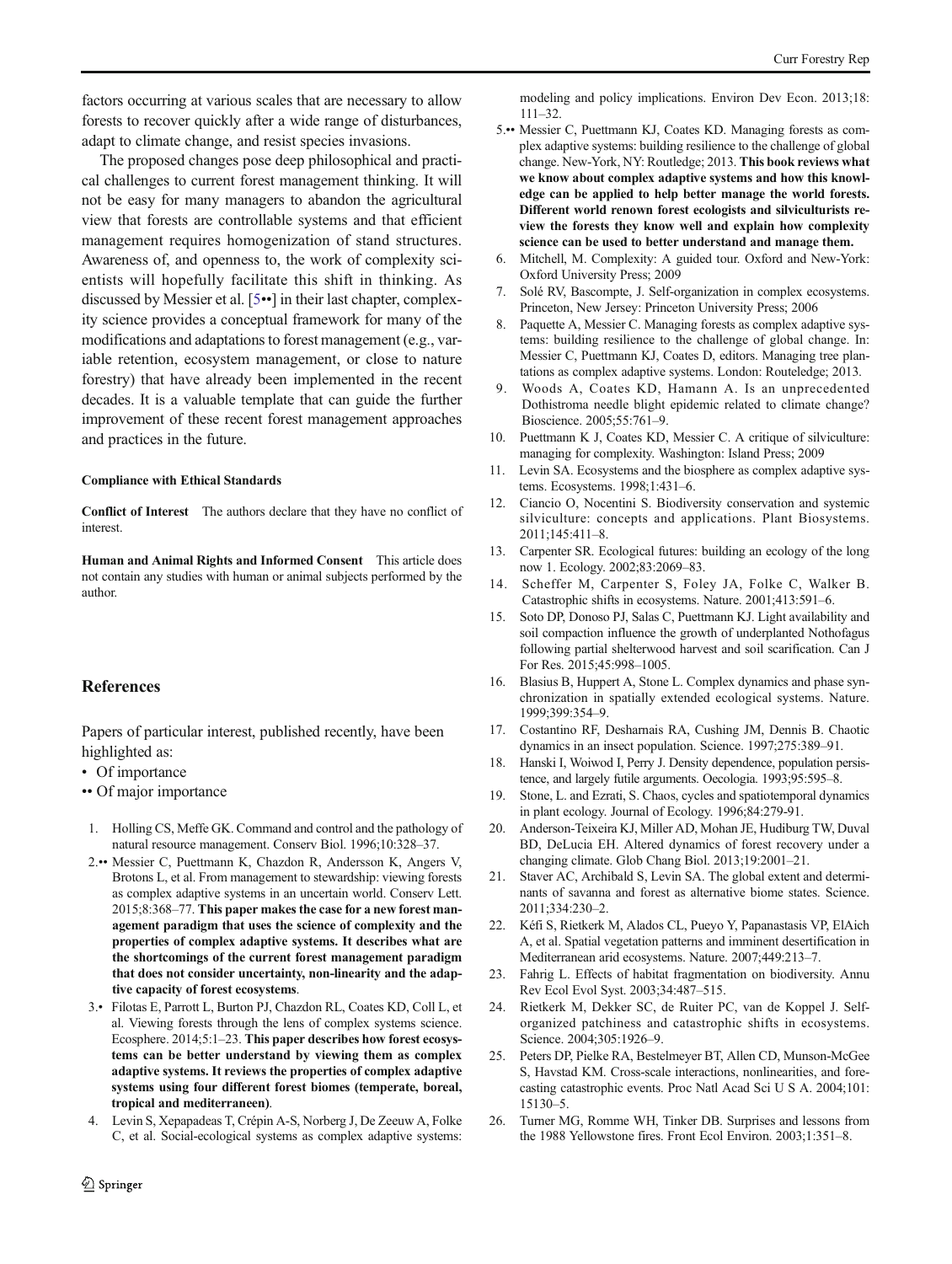- <span id="page-10-0"></span>27. Raffa KF, Aukema BH, Bentz BJ, Carroll AL, Hicke JA, Turner MG, et al. Cross-scale drivers of natural disturbances prone to anthropogenic amplification: the dynamics of bark beetle eruptions. Bioscience. 2008;58:501–17.
- 28. Strogatz, S. H. In: Nonlinear dynamics and chaos: with applications to physics, biology, chemistry, and engineering. Boulder, Colorado: Westview press; 2014
- 29. De Grandpré, L., Gauthier, S., Allain, C., Cyr, D., Périgon, S., Pham, A. et al. Towards an ecosystem approach to managing the boreal forest in the North Shore region: disturbance regime and natural forest dynamics. Ecosystem management in the boreal forest. Edited by S. Gauthier, M.-A. Vaillancourt, A. Leduc, L. De Grandpré, D. Kneeshaw, H. Morin, P. Drapeau, and Y. Bergeron. Presses de l'Université du Québec, Montreal, Quebec, Canada. 2009; 229-255.
- 30. Johnstone JF, Chapin FS, Hollingsworth TN, Mack MC, Romanovsky V, Turetsky M. Fire, climate change, and forest resilience in interior Alaska. Can J For Res. 2010;40:1302–12.
- 31. Reyer CP, Brouwers N, Rammig A, Brook BW, Epila J, Grant RF, et al. Forest resilience and tipping points at different spatio‐temporal scales: approaches and challenges. J Ecol. 2015;103:5–15.
- 32. Walker B, Salt D. Resilience thinking: sustaining ecosystems and people in a changing world. Washington: Island Press; 2012
- 33. Scheffer M, Carpenter SR, Lenton TM, Bascompte J, Brock W, Dakos V, et al. Anticipating critical transitions. Science. 2012;338:344–8.
- 34. Kot JL, May R, Schwinning S, Sugihara G, Tidd С, Turchin P, et al. Population oscillations of boreal rodents: regulation by mustelid predators leads to chaos. Nature. 1993;364:232–5.
- 35. Putz, F. Complexity confronting tropical silviculturists In: C. Messier, Puettmann K D. Coates. Managing forests as complex adaptive systems. Routeledge, New-York,NY; 2013. 165-186 p.
- 36. Nocentini, S. and Coll, L. Mediterranean forests: human use and complex adaptive systems. In: C. Messier, Puettmann K D. Coates. Managing Forests as Complex Adaptive Systems. Routeledge, New-York,NY; 2013. 214-243 p.
- 37. Taleb NN. In: The black swan: the impact of the highly improbable fragility. New York: Random House; 2010
- 38. Elmqvist T, Folke C, Nyström M, Peterson G, Bengtsson J, Walker B, et al. Response diversity, ecosystem change, and resilience. Front Ecol Environ. 2003;1:488–94.
- 39. Mascaro J, Hughes RF, Schnitzer SA. Novel forests maintain ecosystem processes after the decline of native tree species. Ecol Monogr. 2012;82:221–8.
- 40. Gustafson EJ, Shvidenko AZ, Sturtevant BR, Scheller RM. Predicting global change effects on forest biomass and composition in south-central Siberia. Ecol Appl. 2010;20:700–15.
- 41. Hobbs RJ, Arico S, Aronson J, Baron JS, Bridgewater P, Cramer VA, et al. Novel ecosystems: theoretical and management aspects of the new ecological world order. Glob Ecol Biogeogr. 2006;15:1–7.
- 42. Puettmann KJ. Silvicultural challenges and options in the context of global change: "simple" fixes and opportunities for new management approaches. J For. 2011;109:321–31.
- 43. Puettmann KJ. Restoring the adaptive capacity of forest ecosystems. J Sustain For. 2014;33:S15–27.
- 44. Millar CI, Stephenson NL, Stephens SL. Climate change and forests of the future: managing in the face of uncertainty. Ecol Appl. 2007;17:2145–51.
- 45. Peterson, D. L., Millar, C. I., Joyce, L. A., Furniss, M. J., Halofsky, J. E., Neilson, R. P. et al. Responding to climate change in national forests: a guidebook for developing adaptation options. Gen. Tech. Rep. PNW-GTR-855. Portland, OR: U.S. Department of Agriculture, Forest Service, Pacific Northwest Research Station. 2011;109.
- 46. Cornett M, White M. Forest restoration in a changing world: complexity and adaptation examples from the Great Lakes

region of North America. In: Messier C, Puettmann KJ, David Coates K, editors. Managing forests as complex adaptive systems: building resilience to the challenge of global change. London: Routledge; 2013.

- 47. Walters C. Adaptive management of renewable resources. New York, NY: MacMillan Pub. Co.; 1986.
- 48. Bradford JB, D'Amato AW. Recognizing trade-offs in multiobjective land management. Frontiers in Ecology and the Environment. 2011;10:210–6.
- Canadell JG, Raupach MR. Managing forests for climate change mitigation. Science. 2008;320:1456–7.
- 50. Moore PT, DeRose RJ, Long JN, van Miegroet H. Using silviculture to influence carbon sequestration in southern Appalachian spruce-fir forests. Forests. 2012;3:300–16.
- 51. Bennett EM, Peterson GD, Gordon LJ. Understanding relationships among multiple ecosystem services. Ecol Lett. 2009;12:1394–404.
- 52. Raudsepp-Hearne C, Peterson GD, Bennett EM. Ecosystem service bundles for analyzing tradeoffs in diverse landscapes. Proc Natl Acad Sci U S A. 2010;107:5242–7.
- 53. Díaz S, Cabido M. Vive la différence: plant functional diversity matters to ecosystem processes. Trends Ecol Evol. 2001;16:646–55.
- 54. Chapin III FS, Kofinas GP, Folke C, Chapin MC. Principles of ecosystem stewardship: resilience-based natural resource management in a changing world. New-York, NY: Springer Verlag; 2009.
- 55. Gamfeldt L, Snall T, Bagchi R, Jonsson M, Gustafsson L, Kjellander P, et al. Higher levels of multiple ecosystem services are found in forests with more tree species. Nat Commun. 2013;4:1340.
- 56. Paquette A, Messier C. The effect of biodiversity on tree productivity: from temperate to boreal forests. Glob Ecol Biogeogr. 2011;20:170–80.
- 57. Woods A, Coates KD. Are biotic disturbance agents challenging basic tenets of growth and yield and sustainable forest management? Forestry. 2013;0:1–12.
- 58. Dawkins HC, Philip MS. Tropical moist forest silviculture and management: a history of success and failure. 1998. CAB international.
- 59. Knoke T, Moog M, Plusczyk N. On the effect of volatile stumpage prices on the economic attractiveness of a silvicultural transformation strategy. Forest Policy Econ. 2001;2:229–40.
- 60. Norden N, Angarita HA, Bongers F, Martínez-Ramos M, Granzowde la Cerda I, Van Breugel M, et al. Successional dynamics in Neotropical forests are as uncertain as they are predictable. Proc Natl Acad Sci. 2015;112:8013–8.
- 61. Mah, S., Astridge, K., DeLong, C., Wickland, C., Todd, M., McAuley, L. et al. A landscape-level species strategy for forest management in British Columbia: exploration of development and implementation issues. Prov. BC, Victoria. Rep. 067. [www.](http://www.for.gov.bc.ca/hfd/pubs/Docs/Tr/Tr067.htm) [for.gov.bc.ca/hfd/pubs/Docs/Tr/Tr067.htm.](http://www.for.gov.bc.ca/hfd/pubs/Docs/Tr/Tr067.htm) 2012.
- 62. Puettmann KJ, Tappeiner JC. Multi-scale assessments highlight silvicultural opportunities to increase species diversity and spatial variability in forests. Forestry. 2013;0:1–10. doi[:10.1093/forestry/](http://dx.doi.org/10.1093/forestry/cpt050) [cpt050.](http://dx.doi.org/10.1093/forestry/cpt050)
- 63. Hummel S, Barbour R. Restoring fire-adapted ecosystems: proceedings of the 2005 national silviculture workshop. Pacific Southwest Research Station, USDA Forest Service. PSW-GTR-203, Albany, CA. 2007.
- 64. Swetnam TW, Allen CD, Betancourt JL. Applied historical ecology: using the past to manage for the future. Ecol Appl. 1999;9: 1189–206.
- 65. Mori AS, Spies TA, Sudmeier-Rieux K, Andrade A. Reframing ecosystem management in the era of climate change: issues and knowledge from forests. Biol Conserv. 2013;165:115–27.
- 66. Rivington M, Matthews K, Bellocchi G, Buchan K, Stöckle C, Donatelli M. An integrated assessment approach to conduct